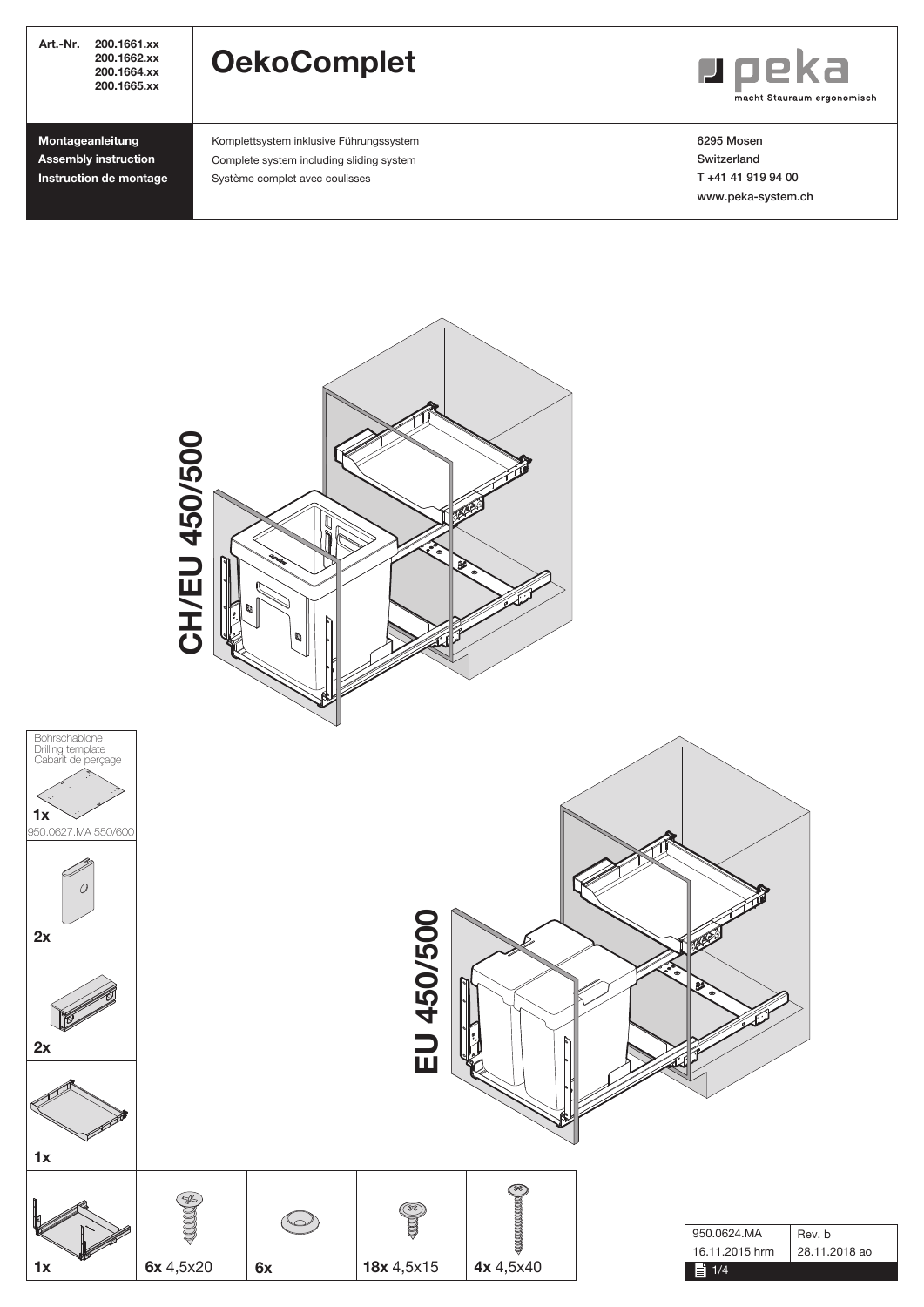





| 950.0624.MA    | Rev. b        |
|----------------|---------------|
| 16.11.2015 hrm | 28.11.2018 ao |
| l≣l            |               |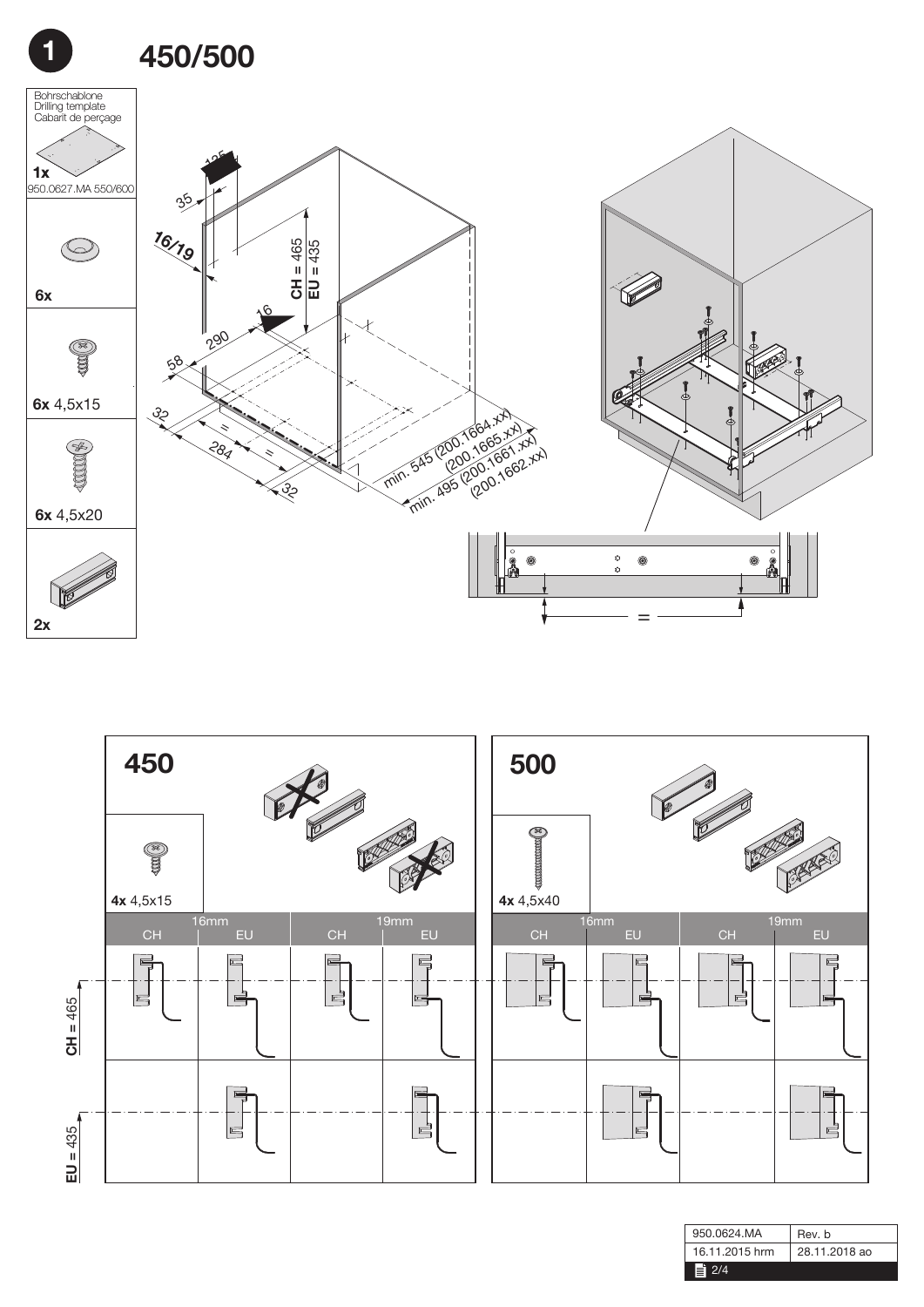